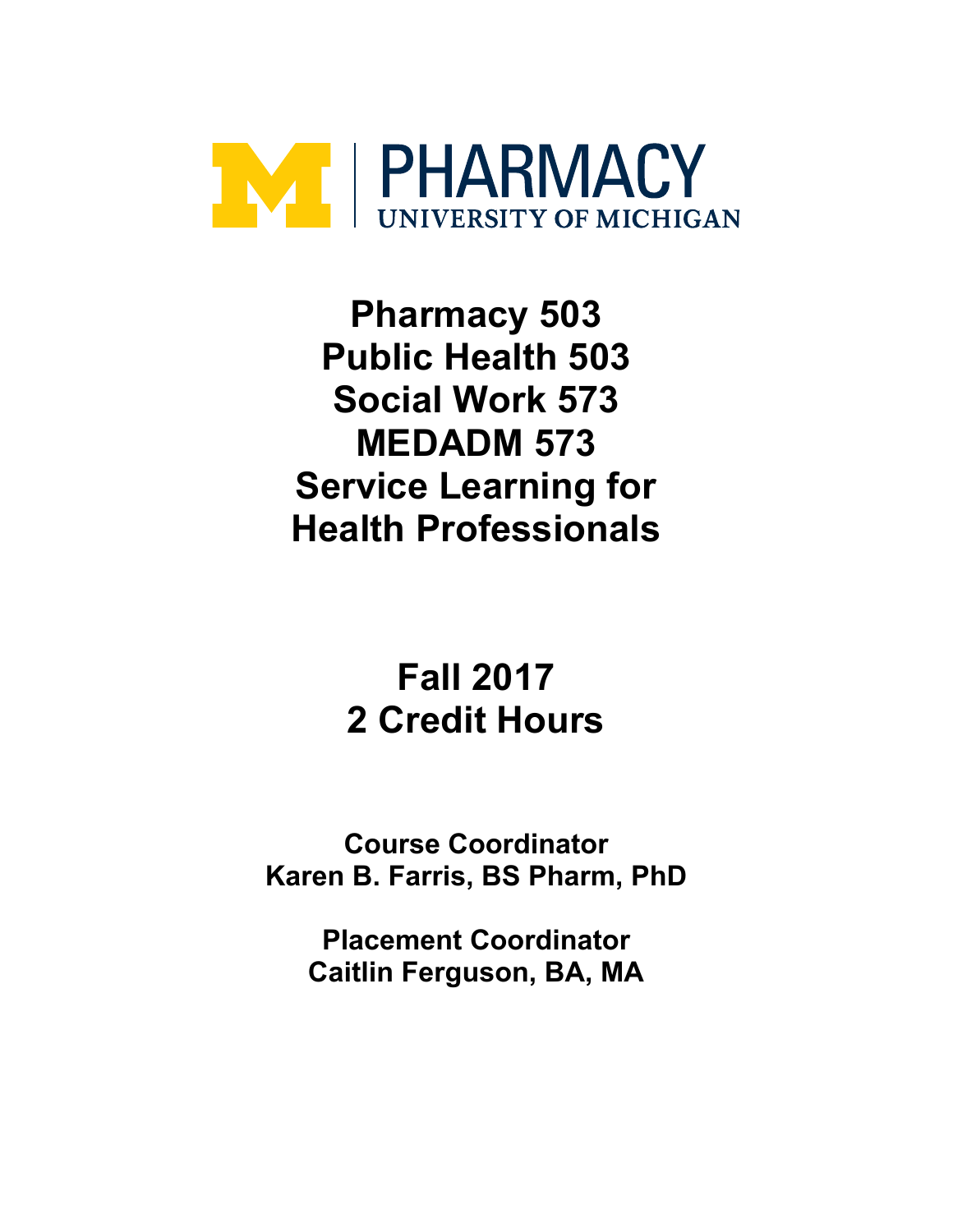### **A. Instructional Staff**

#### **Course Coordinator**

Karen B. Farris, Ph.D., Charles R. Walgreen III Professor of Pharmacy Chair, Department of Clinical Pharmacy Office: 2568 CCL Phone: (734) 763-5150 Email:kfarris@med.umich.edu

#### **Service Learning Placement Coordinator**

Caitlin Ferguson, MA Community Engagement Program Manager Office: Pharmacy First Floor Administrative Suite 1021 Telephone: (734) 615-6717 Email: cmferg@med.umich.edu

### **Graduate Student Instructor**

Nick Waltz nmwaltz@umich.edu

#### **Faculty Office Hours**

Dr. Farris will hold office hours by appointment.

Ms. Ferguson serves as placement coordinator and the primary contact for all community organizations hosting students for this course. Please contact Ms. Ferguson with questions or concerns about your host agency.

### **B. General Course Information**

#### **This course is worth 2 credit hours.**

### **Meeting Time/Location**

Time: Wednesday 3-5pm (see schedule for specific dates) Room: 1552CC Little Building, Walgreens Laboratory

#### **Course Prerequisites**

No prerequisites.

#### **Course Website/Email**

The Canvas website for this course is under Pharmacy 503. You are expected to check the webpage for this course for announcements and assignments.

Students are also expected to review their "umich" email **daily** as faculty announcements and messages may also be sent in this manner. Email etiquette is expected of all students when communicating with faculty and other students in this course.

Students should contact faculty at their direct email addresses listed in the course syllabus (see Instructional Staff). Students are encouraged to indicate P503 in the subject line to alert faculty to the fact that the question/issue pertains to a college course. In addition, students should realize that faculty will not be doing email 24/7. Faculty will do their best to answer all student questions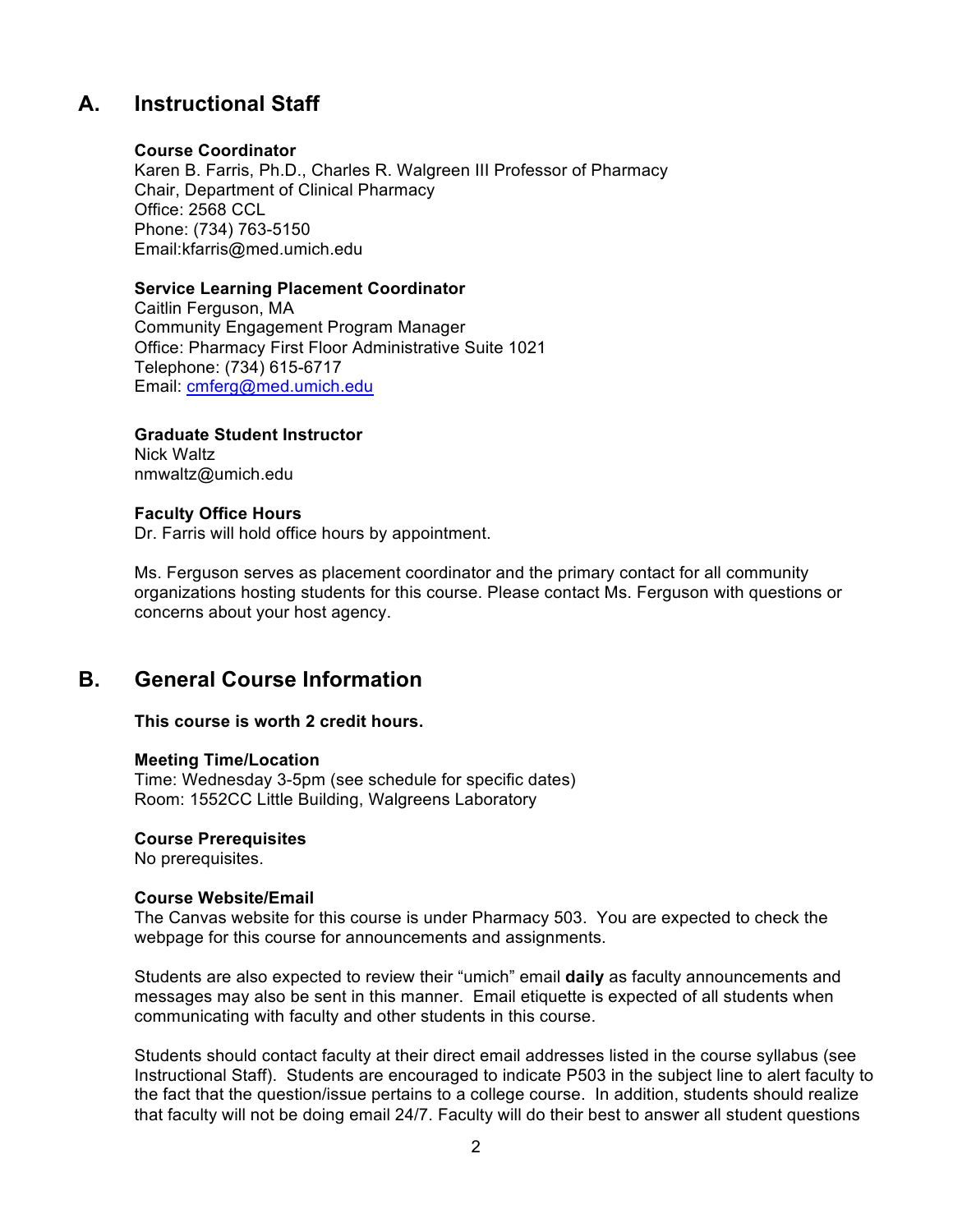in a timely manner but if a student does not hear back from a given faculty member or preceptor within 2 business days, the student should contact the Office of Student Affairs at (734) 764-7312 and they will promptly have the faculty member get back to you.

### **C. Course Description and Objectives**

### **Course Description**

This is an inter-professional service learning required for all pharmacy students and an elective for students of other health science disciplines. The course is based upon the Social Ecological Model of Health, wherein health is created by factors at the individual, interpersonal, organizational, community and public policy levels.



Service learning is the primary pedagogy that is used in the course. As such, we use over 15 sites in the area where you provide service. As well, we use class-room activities, shadowing and discussion to consider what you are experiencing and learning and how the information/skill/perspective relates to health and inter-professional teams/care.

Given our service learning sites, knowledge in health disparities as well as four themes will be developed and includes (1) Social Services, (2) Housing, (3) Education and (4) Food Insecurity. How these issues are related to health and the factors that impact health in these themes will be considered/ discussed using the levels of the Social Ecological Model of Health. Finally, you will reflect upon your site as well as yourself to gain further insights into the Social Ecological Model of Health, inter-professional perspectives of health and how health.

### **Course objectives**

Upon completion of this course, learners will improve their knowledge and/or skills in:

1. Cultural sensitivity

Demonstrate sensitivity and responsiveness to culture race/ethnicity, age, socioeconomic status, gender, sexual orientation, spirituality, disabilities and other aspects of diversity and identity when interacting with clients, patients and other health professionals.

Develop a mindset (Knowledge) of general cultural knowledge that can be applied to many cross-cultural situations (Exposure, Immersion, UM CIPE competency)

Develop a heartset (Attitudes) of intercultural intelligence, including curiosity, cognitive flexibility, motivation, open-mindedness, and personal adaptability to different cultures (Exposure, Immersion, UM CIPE competency)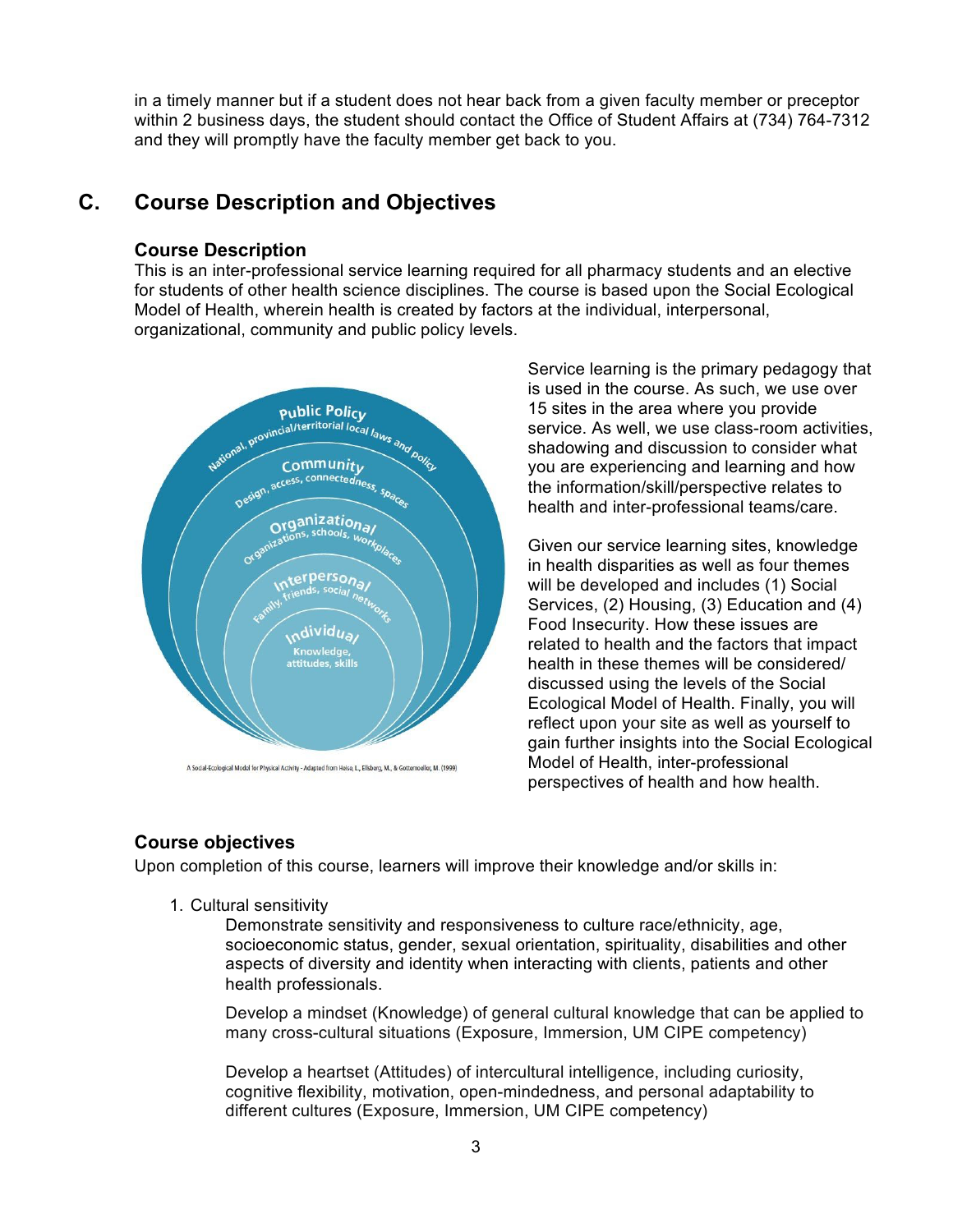2. Health disparities

Identify factors that contribute to health disparities.

Observe examples of social determinants of health and health disparities by interacting with service learning site clients and understanding the mission of the service learning site.

Gain introductory and experiential knowledge of social determinants of health and health disparities BY completing readings, participating in class discussion and discussing examples from service learning sites with other health professionals.

Learn how other health professionals consider factors that impact health by participating in small group discussions about housing, food insecurity, education and social services, using examples from service learning experiences to facilitate class discussion.

#### 3. Civic engagement

Work to make a difference in the life of our communities and develop the combination of knowledge, skills, values, and motivation to make a difference.

4. Inter-professional teams

Work with individuals of other professions to maintain a climate of mutual respect and shared values (Exposure, Immersion, UM CIPE competency).

Apply relationship-building values to discuss health disparities among interprofessional students, considering site-specific mission and services that work to reduce health disparities (Exposure, UM CIPE competency).

Gain an understanding of roles and responsibilities of other professions and health professionals via class discussion and activity, and develop an understanding of how other professionals assume/value health and its production.

### **D. General Course Expectations**

**Professionalism** - Students are expected to abide by the College of Pharmacy Code of Conduct as it relates to all aspects of professionalism. This includes acting in a professional manner at all times, being on time for classes and exams, and refraining from talking or other disruptive behaviors during class.

**Special needs** - Students with special needs are required to communicate with the course director about special needs during the first week of class.

**Questions/concerns** - Students should direct questions about a specific topic or homework on that topic to the course coordinator. Questions or concerns such as absence from class, illness, course logistics or other problems should also be directed to the course coordinator.

**Attendance –** Students are expected to attend all class sessions, unless they have received permission from the instructor due to illness or other unforeseen circumstance. Points will be deducted from the course grade for unexcused absences. All students must complete a minimum of 20 hours of community service. If a student needs to miss a scheduled community service session, s/he must notify the site supervisor and Caitlin Ferguson before her/his absence. S/he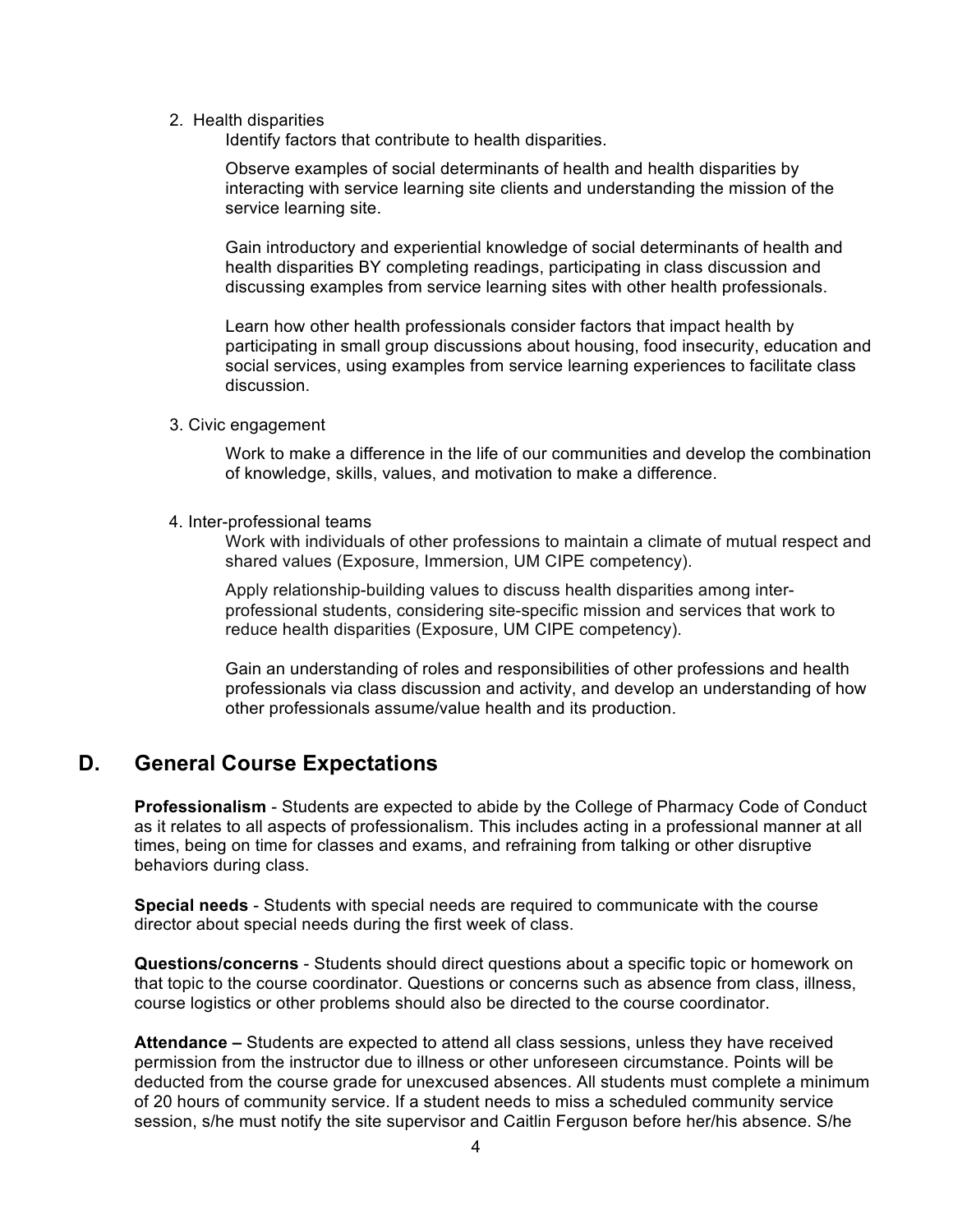must also make up missed hours before the end of the semester. If the student does not complete at least 20 hours of service by the end of the semester and assigned date, s/he will receive an "incomplete" for the course. Failure to complete the service hours after a time that is determined in communication with the course coordination will result in a final grade of FAIL.

**Assignments** - All assignments must be completed on time. Students may receive a zero for any unexcused late assignment or absence.

**Class Participation –** All students are required to participate in class discussions. Students are expected to come to class prepared to discuss the topic being addressed that day**.** 

**Service in sites.** Students are responsible for transportation to and from community service sites, as well as incidental expenses association with the service-learning experience. Punctuality at the site is essential. All students should arrive at the site early or on time. Students are expected to respect any and all confidences revealed in the site/practice environment including patient/client information. HIPAA rules apply. Students should dress professionally for community service. The dress standard may vary depending on the placement site and type of activities, and students should take the lead from their site supervisors.

### **E. Course Schedule**

**Class Sessions**: The dates for the class sessions are shown on the next page. Students will participate in 8 class. The class will take place in **1552 CC Little Building, Walgreens Laboratory.** 

**Service**: Students will complete a minimum of 20 hours of community service during the semester, as you will be assigned to a community agency. In some cases, students will complete their service in weekly 2-hour blocks, 4 hours every other week or 5 hours on 4 Saturdays. Schedules vary for each service site. A log documenting your hours in your site and signed by your supervisor is required to be submitted by December 9. \*\*\* Students begin community service hours September 16 and complete service hours by no later than December 9.

**Health Professional Shadow**: Students will shadow a social worker affiliated with Michigan Medicine for two to four hours. This may be comprised of #1 4-hour shift or #two two-hour shifts. You will sign up for a time using a google sheet that designates shifts that are available. Generally, the shifts are in-patient vs out-patient, adult vs pediatrics and specialty (cardiology, oncology, transplant, HIV/AIDS, psychiatry). These 4 hours are IN ADDITION to the 20 hours in service learning and they do NOT count towards your service learning hours. A HIPPA form must be signed and uploaded on to canvas prior to the shadow.

**Writing Assignments**: One online activity is due Sept 11. There are four written assignments due throughout the semester and are due on **October 4, November 22, December 8 and December 8. All written assignments should be doubled-spaced and use Arial 11 point font with margins set to 0.75 inches. Submit the assignments on Canvas.**

**Assignment #1. Introduction to Interprofessional Education (due Sept 11)** *BEFORE CLASS, please complete the following steps!*

1. Click this link to access the course enrollment page: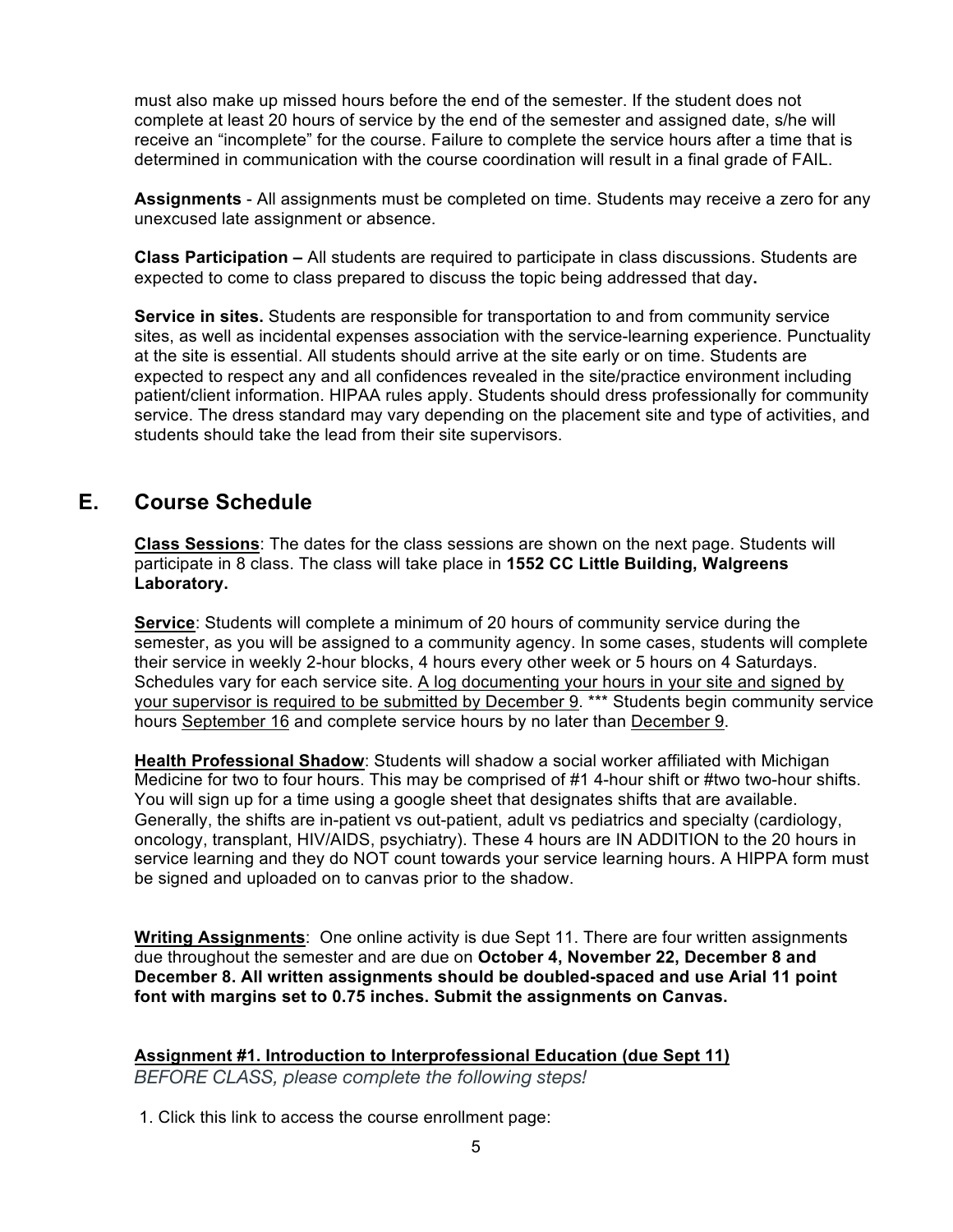#### https://edge.edx.org/courses/course-v1:UM+ipe101+2016/about

2. Click the blue button to 'Enroll in IPE101.'

3. Create an edX Edge account with your email address, name (which will not be public),

username (which will be visible to others in the course), and a password of your choosing.

- 4. You will receive an email to activate your account. Please follow the instructions in the email.
- 5. You will then be able to go to your dashboard at https://edge.edx.org/ and view the course.

Everyone will participate in the Introduction to Inter-Professional Education module at the University of Michigan. This will involve a video, online comments and class discussion. COMPLETE the module BEFORE class by September 11. We will have a class discussion on September 13.

### **Assignment #2. Knowing Your Service Site (due October 4 and submit online by 11:59pm)**

Submit a response for each of the following questions about your service site. For questions 2 and 3, the response is a short answer. If combining answers to 4 and 5 into a table is efficient, that is acceptable.

- 1. What is the mission of the organization?
- 2. How long has this organization been serving the community?
- 3. Approximately how many clients do they serve each year?
- 4. What are all the services offered by this organization?
- 5. What populations/demographics does the site serve?
- 6. How is the organization funded?
- 7. What can I do while volunteering to contribute to the success of the program?
- 8. Ask your supervisor to share any inspiring experiences s/he has had while working at your site.
- 9. What did you learn in your training that you found surprising or did not previously know?
- 10. Reflect upon how the activities/services in site your impact health. In 1-2 double spaced page/s that identifies 2 levels of SEM and how the work at your assigned service learning site impacts health

#### **Assignment #3. 3-4 page inter-professional focused reflection (due November 22)**

What insights have you gained about how **different health professionals** think about health disparities and how health is produced, considering some of the factors in the social ecological model of health? (3-4 double-spaced pages) In writing this reflection, organize it as What? So What? and Now What? Be sure to reflect on class activities and discussions as well as your experience in your service learning site and shadow experience.

**What?** Describe one or two examples about how you experiences/thought/felt differently from another professional in the class in terms of health disparities and how health is produced. Please use one or two levels from the social ecological model of health to illustrate your example. If you did not identify any differences, then describe one or two similarities.

**So what?** Here, please discuss why it matters how you assume that health is produced versus how someone else assumes it is produced. How may similar or different assumptions affect your professional attitudes and behaviors with patients? How did this situation make you feel? Were there patterns that you noted?

**Now what?** Now, please write this section placing the stated insights above into the context of your future profession and professional development. What education, goals or action can/will you take to use these insights in your practice?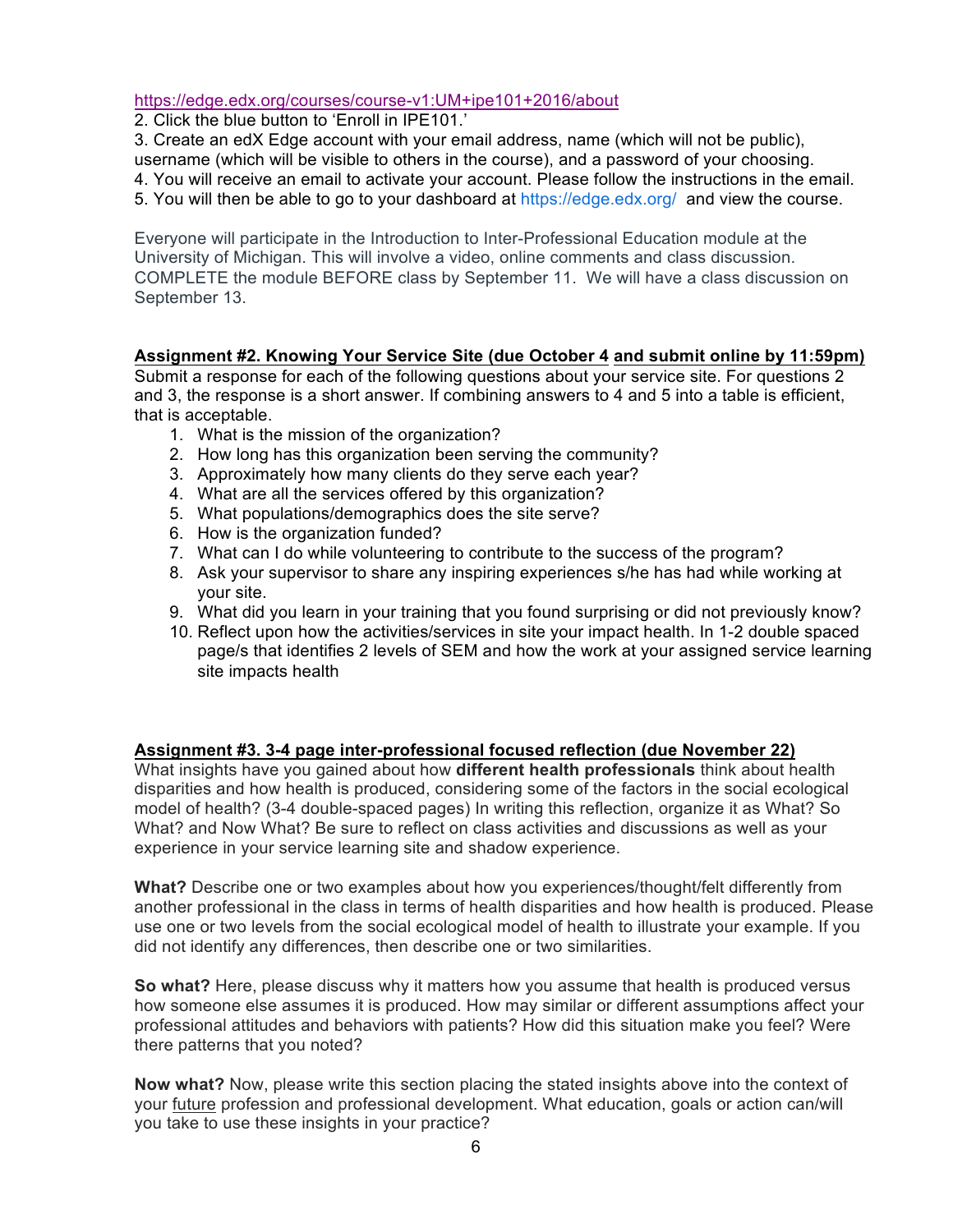### **Assignment #4. 3-4 page Reflection (due December 8 11:59pm)**

What insights have you personally gained from this course? Please consider your service learning experience, class activities and/or class discussions and why do they matter to your future? In writing this reflection, organize it as What? So What? and Now What?. You might consider 1 page/insight, with a short intro and closing. (Note: Assignment #2 focused on interprofessional insights, so you do not have to include those insights again here, but I wanted to give you leeway following the last class session.)

**What?** Please identify up to 3 important insights you personally gained from this course. You may focus upon your service learning experience, class activities and/or class discussion and considering your learnings in the context of health disparities, social ecological model of health and/or inter-professional perspectives. If you include insight/s gained from your service learning experience, be sure to include its name and provide 1-2 sentences about what you did in the site.

**So what?** Here, considering each issue you identified, please elaborate why these issues matter to you professionally and/or personally, citing specific examples. In what circumstances can you use these insights and when may they be important?

**Now what?** Now, please write this section to acknowledge and consider what future education, goals or actions you may pursue as it relates to these 3 issues. Place the stated insights above into the context of your future profession and professional development. What do these issues mean to your future?

### **Assignment #5 Social Work/Pharmacy Shadow and Perspective (due December 8 11:59pm)**

For this activity, you will submit two documents to Canvas.

1. Please submit a 1 page double-space response to the following question. Social workers contribute to the health of patients by doing \_\_\_\_\_\_\_ and \_\_\_\_\_\_\_. Please explain in 3-4 sentences each of your examples and link them to the social ecological model of health. Be sure to include the site of your shadow experience.

2. A log documenting your hours and signed by your assigned health professional is due by December 8.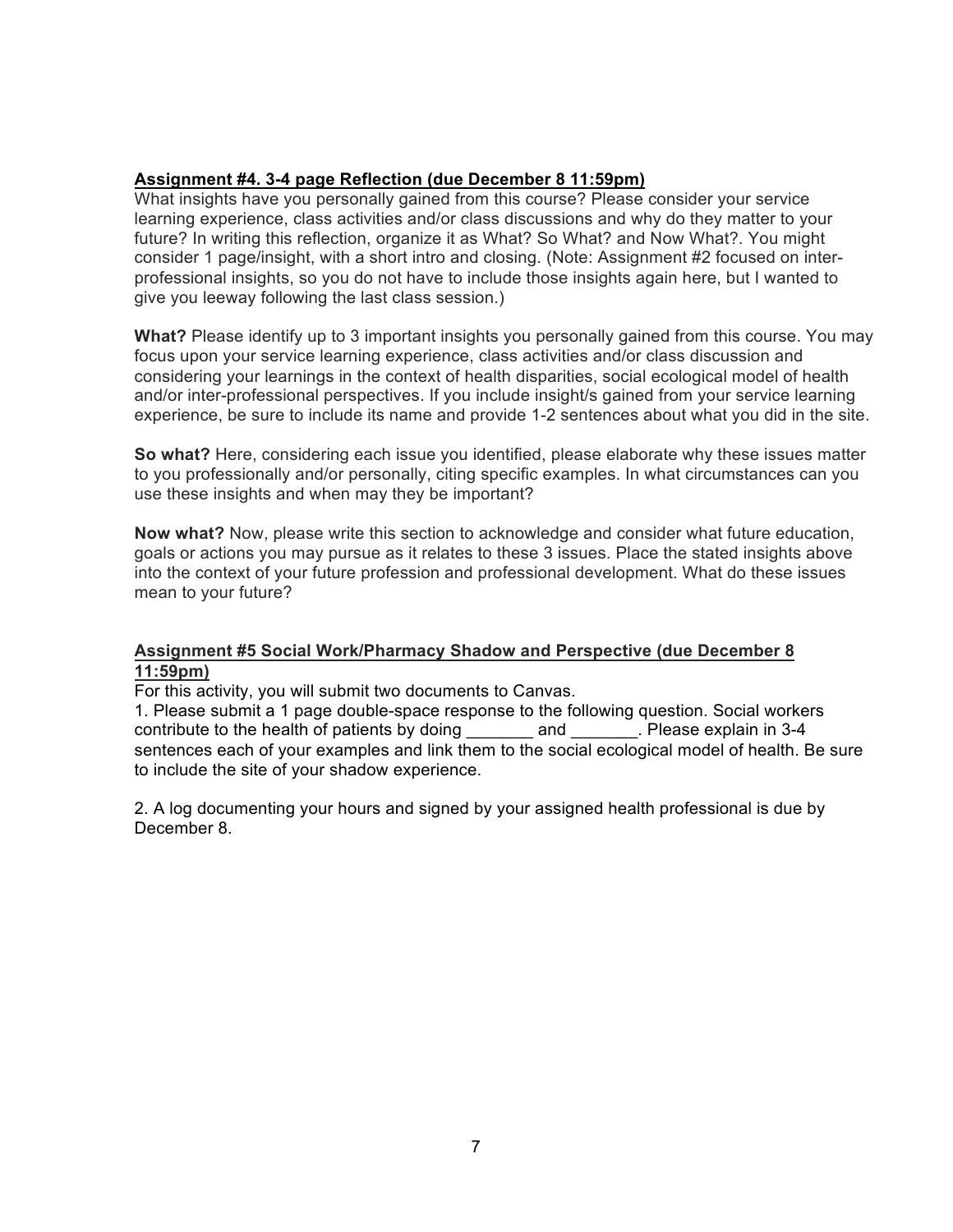### **Schedule for Fall 2017**

| <b>Week</b>    | <b>Date</b>      | <b>Topic/Assignment</b>                                                                                                                                                         | <b>Instructor</b>                                                                                                              |
|----------------|------------------|---------------------------------------------------------------------------------------------------------------------------------------------------------------------------------|--------------------------------------------------------------------------------------------------------------------------------|
| 1              | Sep 6            | Class #1. Introduction to Service Learning<br>and Site Placements; Reflective practitioner                                                                                      | Farris & Ferguson                                                                                                              |
|                |                  | Social Ecological Model of Health and<br>health disparities                                                                                                                     | Farris                                                                                                                         |
|                |                  | <b>Assignment #1 Introduction to IPE</b><br>(online activity due Sept 11)                                                                                                       |                                                                                                                                |
| $\overline{2}$ | Sep 13           | <b>Class #2. Intro to IPE Discussion</b>                                                                                                                                        | Farris                                                                                                                         |
|                |                  | Entering and Exiting Communities along<br>with Your Identities                                                                                                                  | Neeraja Aravamudan, PhD, Edward<br><b>Ginsberg Center</b>                                                                      |
| 3              | Sep 20           | Class #3. What is the role of social workers<br>in producing health and reducing health<br>disparities?                                                                         | Abigail Eiler, LMSW, UM Athletic<br>Department; Erin Khang, UMH Social<br><b>Work</b>                                          |
| 4              | Sep 27           | No Class                                                                                                                                                                        |                                                                                                                                |
| 5              | Oct 4            | No Class<br><b>Assignment #2 Knowing your site</b><br>(submit online by 11:59pm)                                                                                                |                                                                                                                                |
| 6              | Oct 11           | No Class                                                                                                                                                                        |                                                                                                                                |
| $\overline{7}$ | Oct $18$         | No Class                                                                                                                                                                        |                                                                                                                                |
| 8              | <b>Oct 25</b>    | Class #4 Housing and health                                                                                                                                                     | Andrea Plevak MSW and Mercedes<br>Brown MSW JD, Office of Community<br>and Economic Development,<br>Washtenaw County, Michigan |
| 9              | Nov <sub>1</sub> | <b>Class #5 Education and health</b>                                                                                                                                            | Farris                                                                                                                         |
| 10             | Nov 8            | No Class                                                                                                                                                                        |                                                                                                                                |
| 11             | <b>Nov 15</b>    | <b>Class #6 Food insecurity and health</b>                                                                                                                                      | Markell Miller, MPH, Food Gatherers                                                                                            |
| 12             | <b>Nov 22</b>    | No class<br><b>Assignment #3 Reflection (submit online</b><br>by 11:59pm)                                                                                                       |                                                                                                                                |
| 13             | <b>Nov 29</b>    | Class #7 In class activity                                                                                                                                                      | Farris                                                                                                                         |
| 14             | Dec 6            | <b>Class #8 Providing inter-professional care</b><br>for individuals with health disparities<br><b>Assignment #4 Reflection and</b><br><b>Assignment #5 Perspective (submit</b> | <b>Transplant Team; PCMH Team</b>                                                                                              |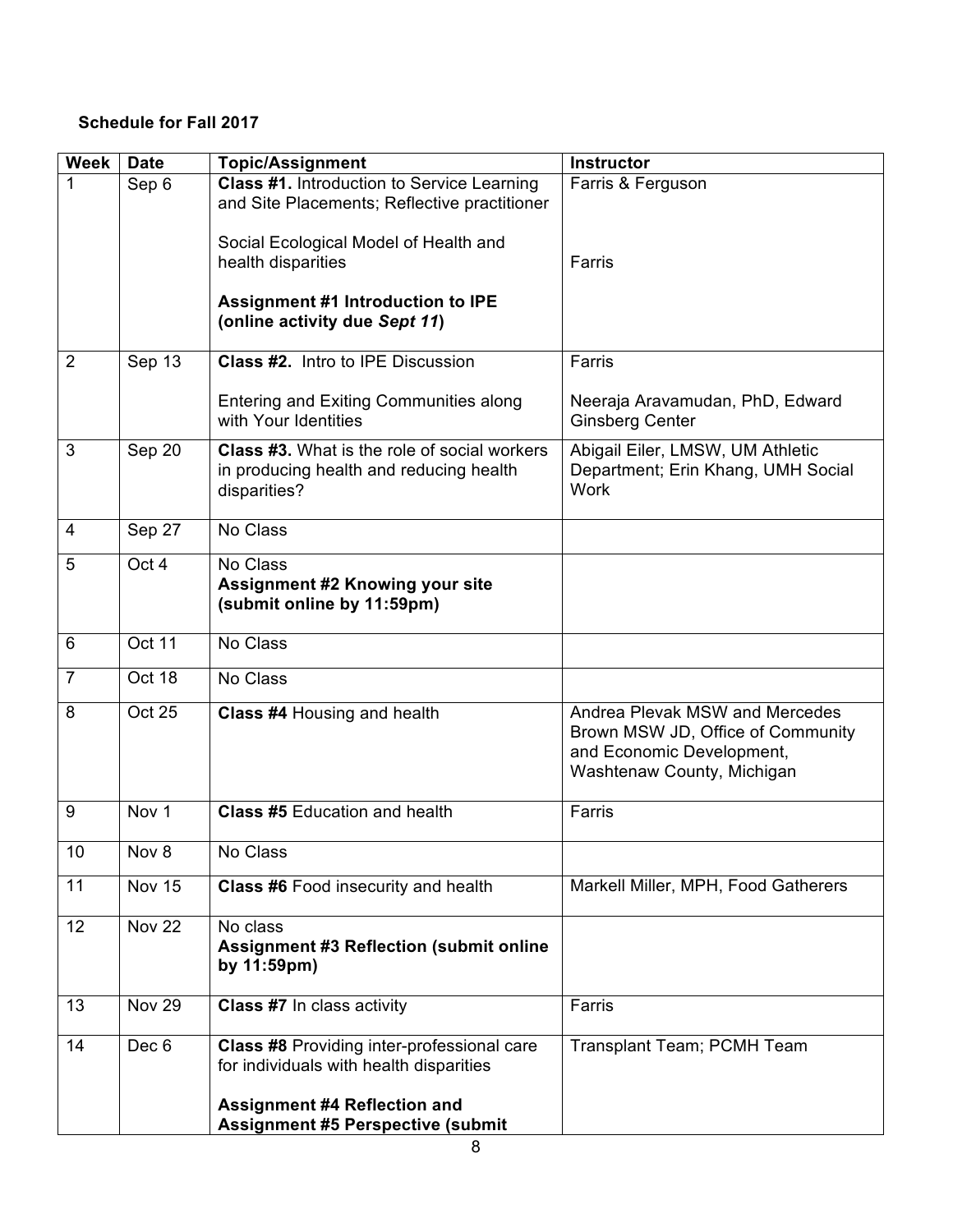|  | $^{\prime}$ online by <i>Dec 8</i> at 11:59pm) |  |
|--|------------------------------------------------|--|
|  |                                                |  |

### **F. Grading**

| <b>Assignment</b>                     | <b>Due Date</b>   | $%$ of |
|---------------------------------------|-------------------|--------|
|                                       |                   | Grade  |
| Assignment #1 Introduction to IPE     | September 11      | 5%     |
| Assignment #2 Know your site          | October 4         | 15%    |
| Assignment #3 Reflection              | November 22       | 25%    |
| <b>Class Attendance/Participation</b> | December 6        | 20%    |
| Assignment #4 Reflection              | December 8        | 25%    |
| Assignment #5 Shadow Perspective      | December 8 (open) | 10%    |
| Signed shadow log                     | December 8 (open) | P/F    |
| <b>Signed service log</b>             | December 8        | P/F    |
| Total                                 |                   | 100%   |

Grades for this course are given based on what is conveyed in your assignments, not simply for completing the service hours requirement. The service hours requirement will be graded on a pass/fail basis. If you do not pass your service placement as exhibited by the signed service log, you will not pass the course. Letter grades are based on the following assignments. Detailed instructions are provided for each assignment in the next section.

The grading scale for this course is shown below. Students must achieve at least 70% (C-) to pass the course.

| 97-100%    | A+ | 77-79% | C+ |
|------------|----|--------|----|
| 93-96%     | А  | 73-76% | C  |
| $90 - 92%$ | А- | 70-72% | C- |
| 87-89%     | B+ | 67-69% | D+ |
| 83-86%     | B  | 63-66% | D  |
| 80-82%     | В- | 60-62% | D- |
|            |    | 50-59  | F  |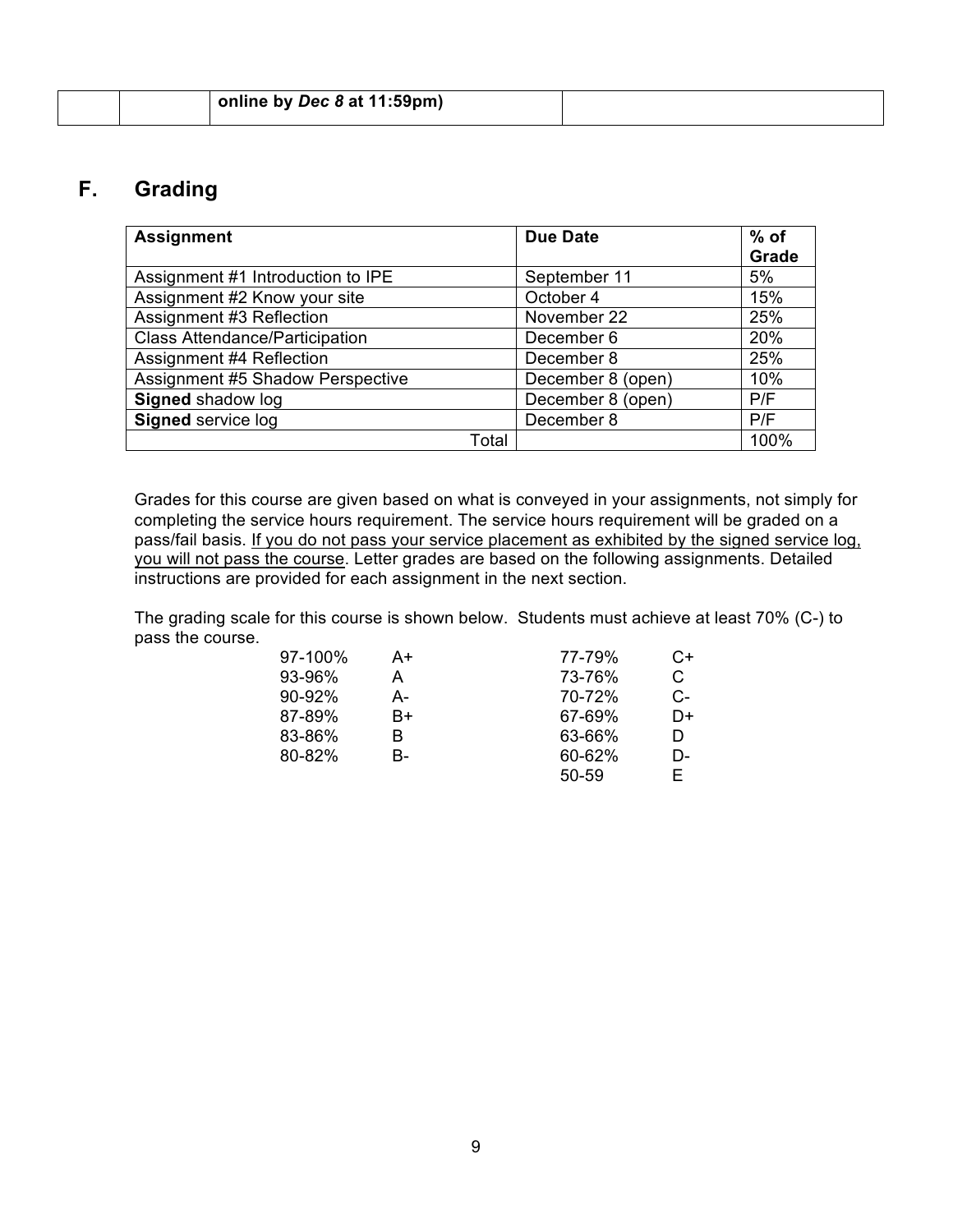# **Reflections…**